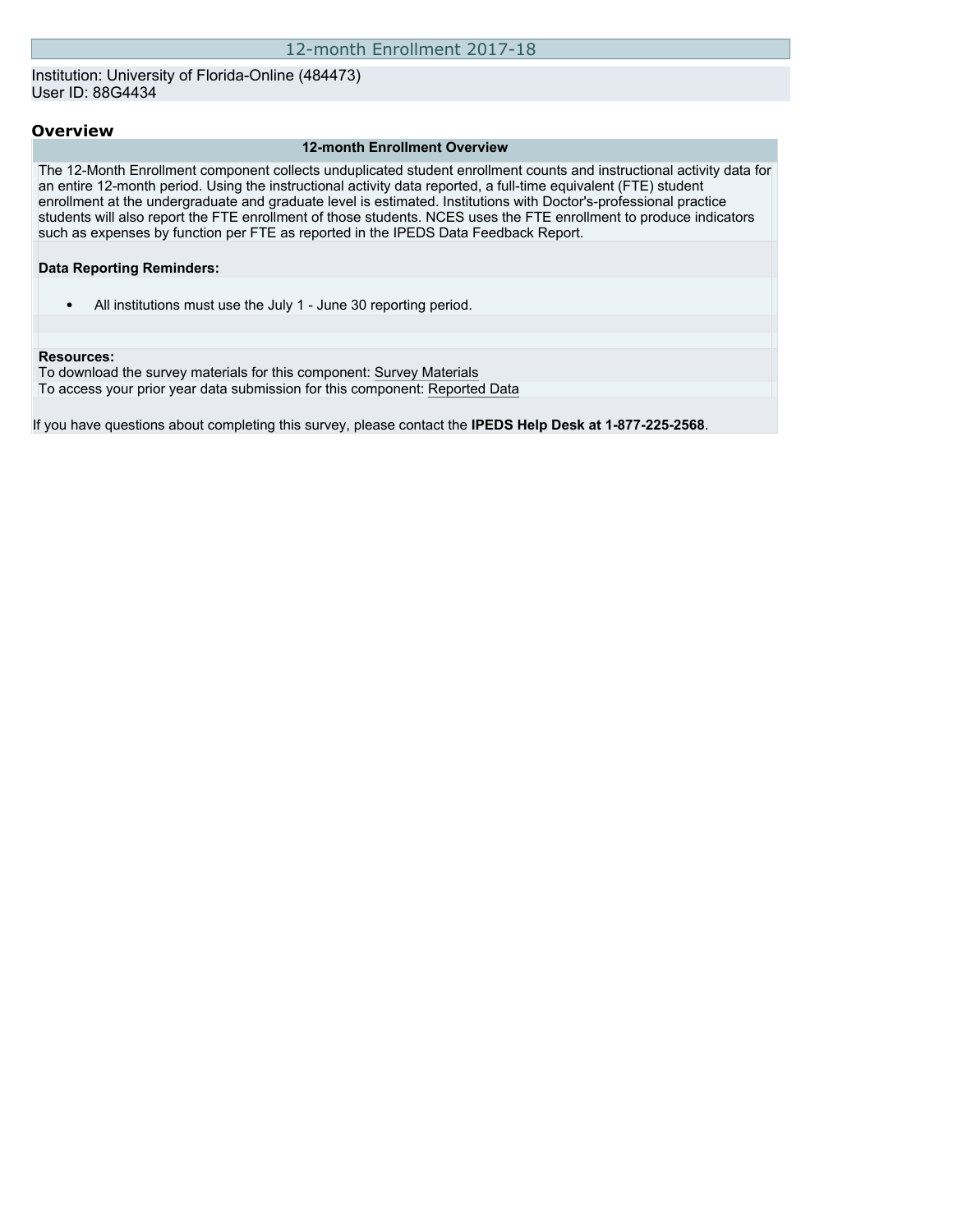# **Undergraduate Instructional Activity Type**

**Undergraduate instructional activity data in Part B may be reported in units of contact hours or credit hours.**

**Which instructional activity units will you use to report undergraduate instructional activity?**

**Please note that any graduate level instructional activity must be reported in credit hours.**

- **O** Contact hours
- **O** Credit hours
- O Both contact and credit hours (some undergraduate programs measured in contact hours and some measured in credit hours)

**You may use the space below to provide context for the data you've reported above.**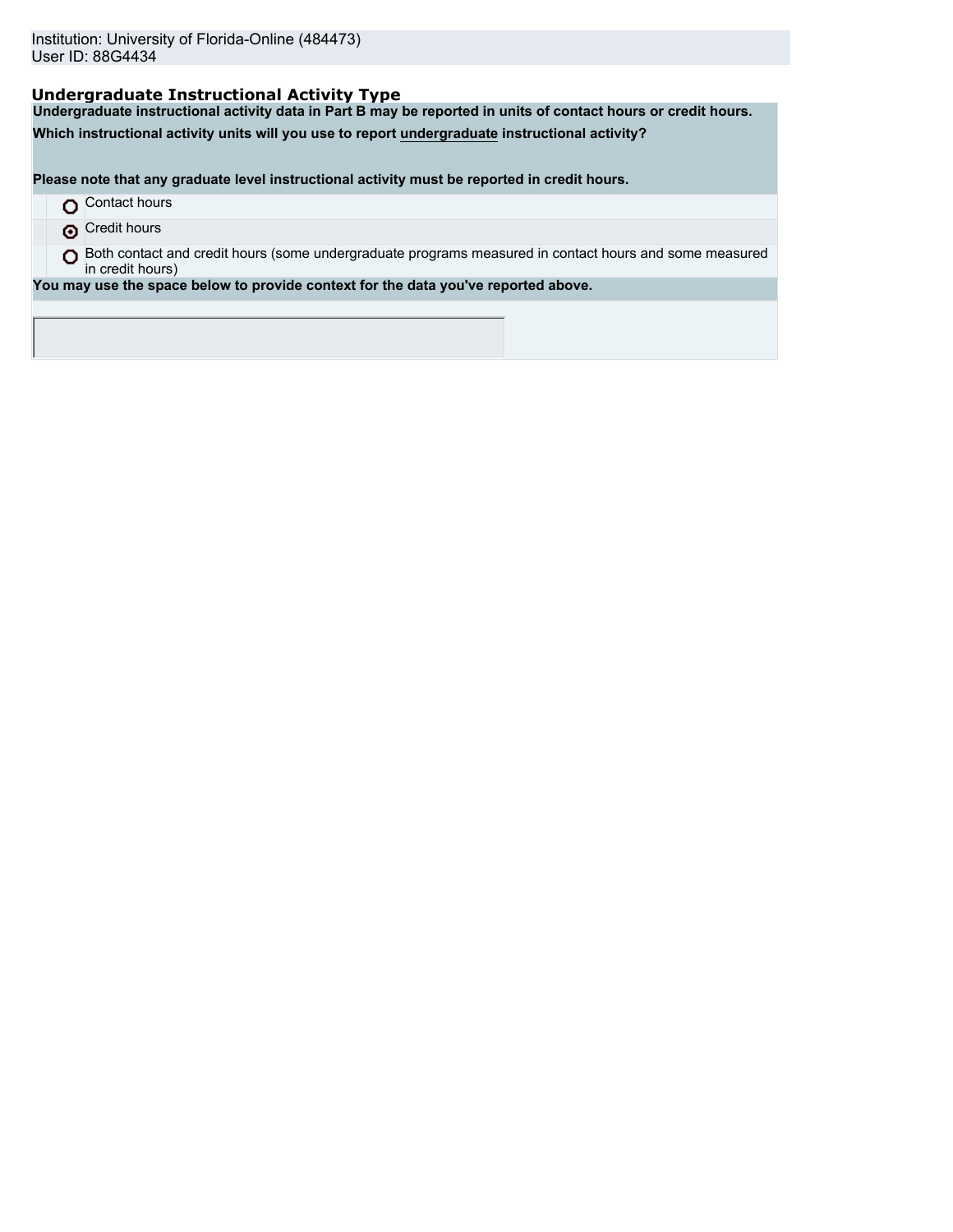# **Part A - Unduplicated Count**

## **12-month Unduplicated Count by Race/Ethnicity and Gender**

# **July 1, 2016 - June 30, 2017**

### **Reporting Reminders:**

•**Report Hispanic/Latino individuals of any race as Hispanic/Latino**

•**Report race for non-Hispanic/Latino individuals only**

•**Even though Teacher Preparation certificate programs may require a bachelor's degree for admission, they are**

**considered subbaccalaureate undergraduate programs, and students in these programs are undergraduate students.**

### **Men**

| Students enrolled for credit              | Undergraduate students |
|-------------------------------------------|------------------------|
| Nonresident alien                         | 11                     |
| Hispanic/Latino                           | 211                    |
| American Indian or Alaska Native          | 13                     |
| Asian                                     | 46                     |
| <b>Black or African American</b>          | 77                     |
| Native Hawaiian or Other Pacific Islander |                        |
| White                                     | 775                    |
| Two or more races                         | 20                     |
| Race and ethnicity unknown                | 55                     |
| <b>Total men</b>                          | 1,215                  |
| Total men prior year                      | 938                    |
|                                           |                        |

| <b>Women</b>                                                                                                                                  |                        |
|-----------------------------------------------------------------------------------------------------------------------------------------------|------------------------|
| Students enrolled for credit                                                                                                                  | Undergraduate students |
| Nonresident alien                                                                                                                             | 8                      |
| Hispanic/Latino                                                                                                                               | 295                    |
| American Indian or Alaska Native                                                                                                              | 17                     |
| Asian                                                                                                                                         | 63                     |
| <b>Black or African American</b>                                                                                                              | 124                    |
| Native Hawaiian or Other Pacific Islander                                                                                                     | 5                      |
| White                                                                                                                                         | 1,079                  |
| Two or more races                                                                                                                             | 35                     |
| Race and ethnicity unknown                                                                                                                    | 70                     |
| <b>Total women</b>                                                                                                                            | 1,696                  |
| Total women prior year                                                                                                                        | 1,246                  |
|                                                                                                                                               |                        |
| <b>Grand total (2016-17)</b>                                                                                                                  | 2,911                  |
| Prior year data:                                                                                                                              |                        |
| Unduplicated headcount (2015-16)                                                                                                              | 2,184                  |
| œ<br>Total enrollment Fall 2016<br>NOTE: Grand total (2016-17) calculated above is expected to be greater than Total<br>enrollment Fall 2016. | 2,240                  |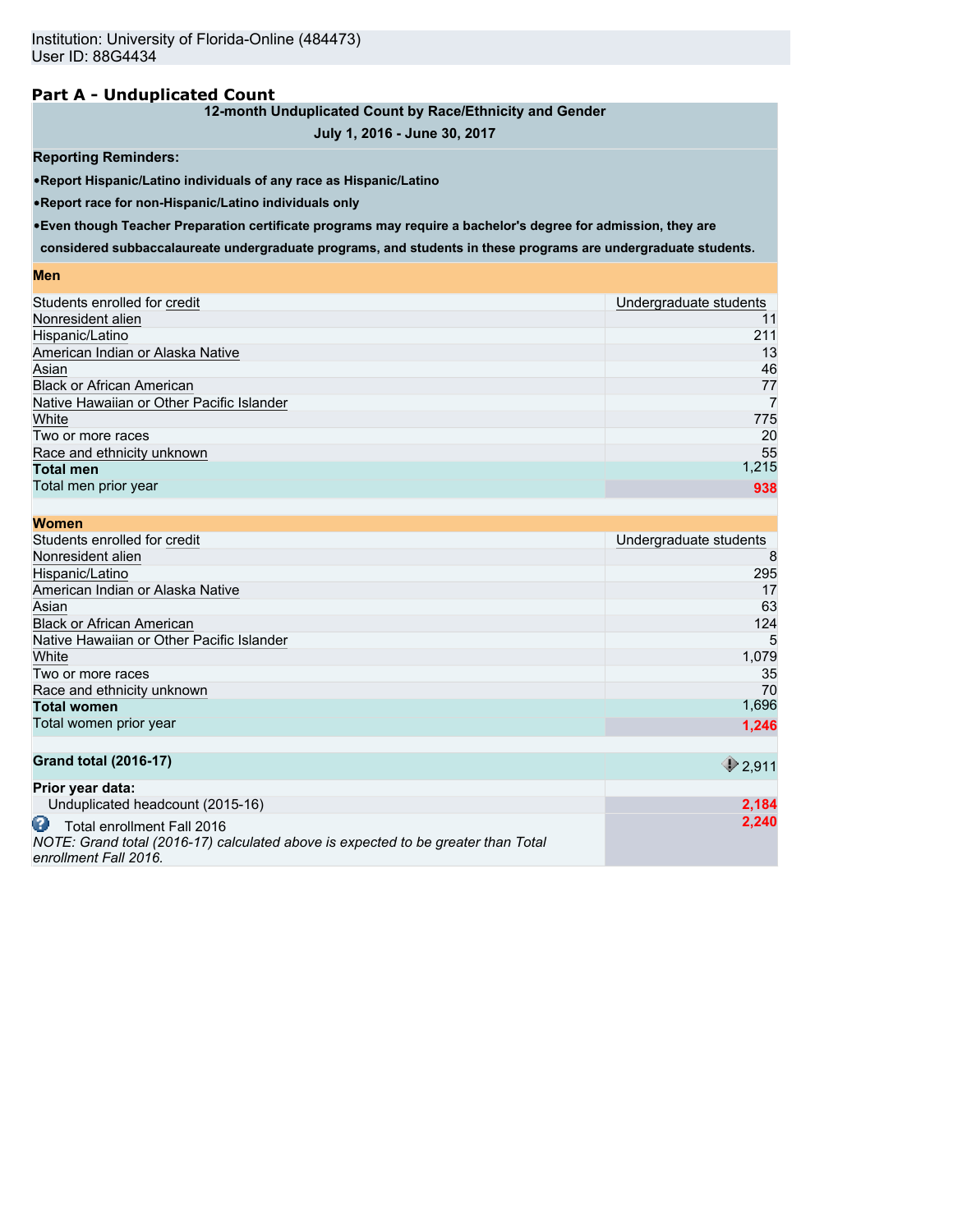# **Part B - Instructional Activity**

| 12-month Instructional Activity |  |
|---------------------------------|--|
| July 1, 2016 - June 30, 2017    |  |

**Instructional Activity Reporting Reminder:**

•**Instructional activity is used to calculate an IPEDS FTE based on the institution's reported calendar system.**

### **FTE Reporting Reminder:**

•**Institutions need not report their own calculations of undergraduate FTE unless IPEDS FTE calculations would be**

**misleading for comparison purposes among all IPEDS reporting institutions.**

|                               | 2016-17 total activity | Prior year data |
|-------------------------------|------------------------|-----------------|
| <b>Instructional Activity</b> |                        |                 |
| Undergraduate level:          |                        |                 |
| Credit hour activity          | 54.224                 | 38,273          |
|                               |                        |                 |

Calendar system (as reported on the prior year IC Header survey component): **Semester Semester** 

If the IPEDS calculated FTE estimates below are not reasonable, **AND** you have reported the correct instructional activity hours above, enter your best FTE estimate in the "Institution reported FTE" column below and save the page. This option should be used **ONLY** if the calculated estimate is not reasonable for your institution and IPEDS comparisons.

Please provide your best estimate of undergraduate FTE for the 12-month reporting period **only if the calculated FTE estimate below is not reasonable for IPEDS comparison purposes**:

|                           | Calculated FTE | Institution reported | Prior year FTE |
|---------------------------|----------------|----------------------|----------------|
|                           | 2016-17        | FTE 2016-17          | 2015-16        |
| Undergraduate student FTE | .807           | 1.807                | 1.276          |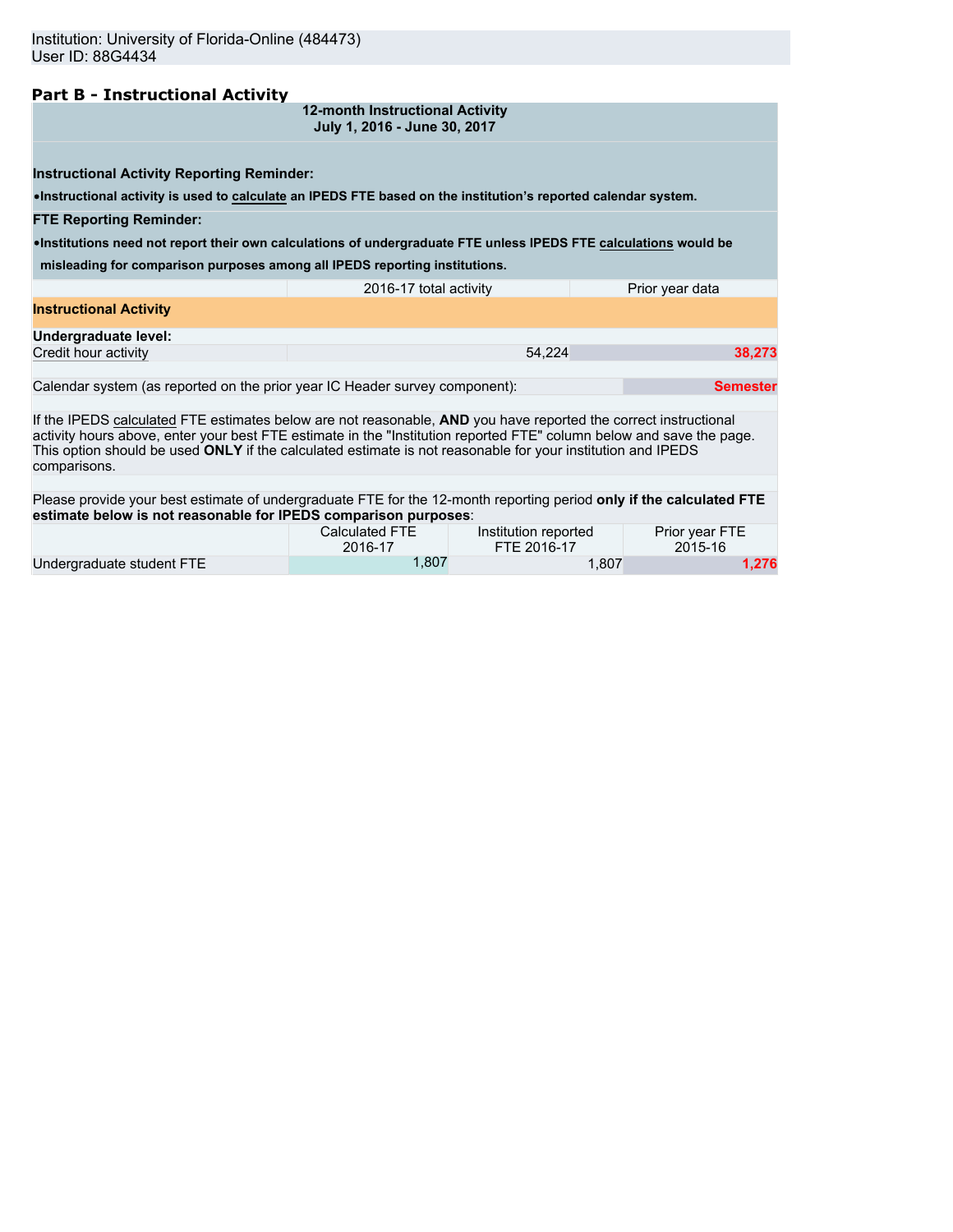# **Prepared by**

The name of the preparer is being collected so that we can follow up with the appropriate person in the event that there are questions concerning the data. The Keyholder will be copied on all email correspondence to other preparers. The time it took to prepare this component is being collected so that we can continue to improve our estimate of the reporting burden associated with IPEDS. Please include in your estimate the time it took for you to review instructions, query and search data sources, complete and review the component, and submit the data through the Data Collection System. Thank you for your assistance. **This survey component was prepared by:**<br> **C** Keyholder O SFA Contact CHR Contact CHR Contact O Finance Contact **O** Academic Library Contact **O** Other

|                                      | Name: Cathy Lebo                                                                                                  |
|--------------------------------------|-------------------------------------------------------------------------------------------------------------------|
|                                      | Email: clebo@aa.ufl.edu                                                                                           |
|                                      |                                                                                                                   |
|                                      | How many staff from your institution only were involved in the data collection and reporting process of this      |
| survey component?                    |                                                                                                                   |
|                                      | 2.00 Number of Staff (including yourself)                                                                         |
|                                      |                                                                                                                   |
|                                      | How many hours did you and others from your institution only spend on each of the steps below when                |
| responding to this survey component? |                                                                                                                   |
|                                      | ■ India dia 41.00 ft of the control of the College of the College of the College of the College of the College of |

**Exclude the hours spent collecting data for state and other reporting purposes.**

| <b>Staff member</b> | <b>Collecting Data</b><br><b>Needed</b> | <b>Revising Data to Match</b><br><b>IPEDS Requirements</b> | <b>Entering Data</b> | <b>Revising and</b><br><b>Locking Data</b> |
|---------------------|-----------------------------------------|------------------------------------------------------------|----------------------|--------------------------------------------|
| Your office         | 3.00 hours                              | hours                                                      | 1.00 hours           | hours                                      |
| Other offices       | hours                                   | hours                                                      | hours                | hours                                      |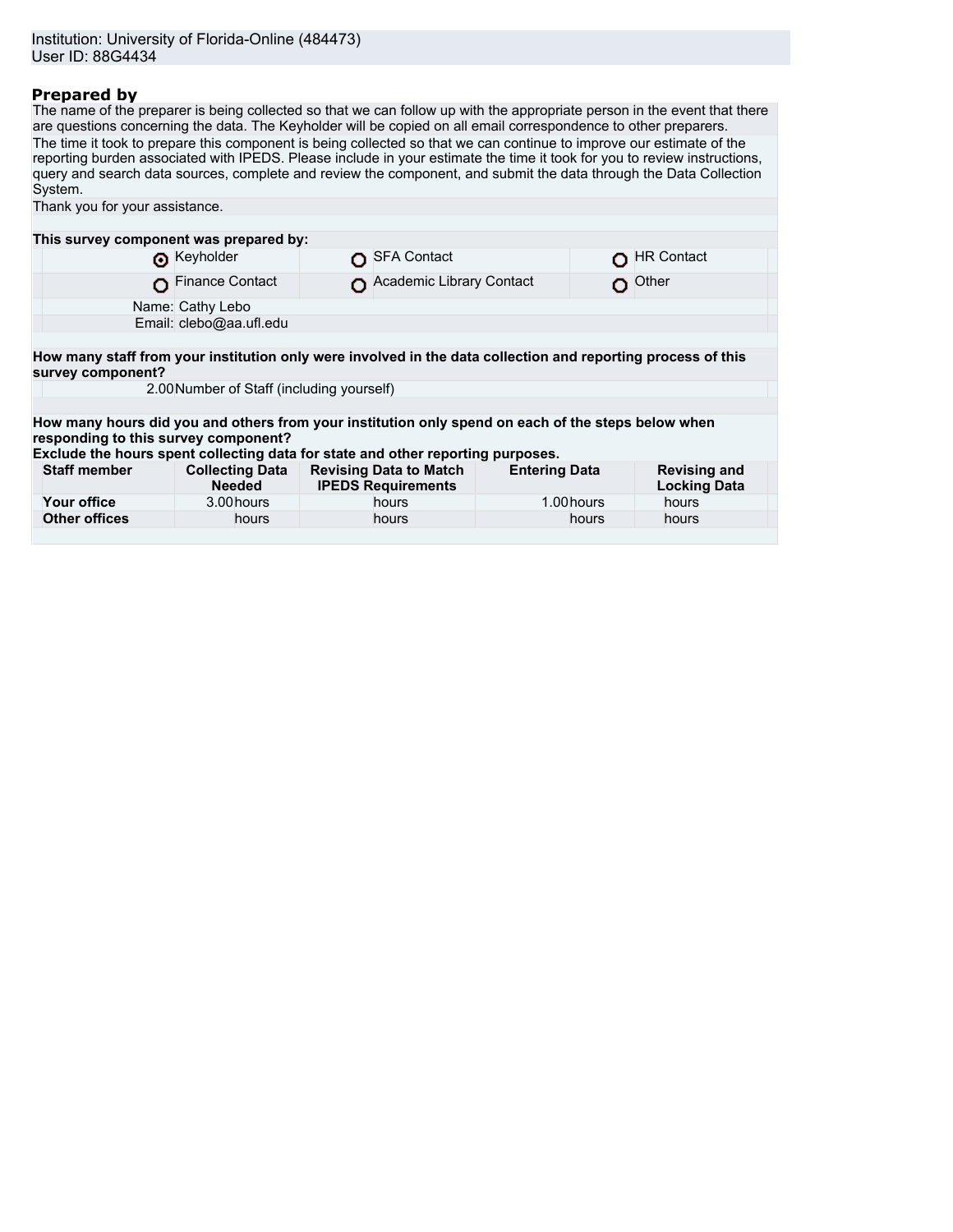### **Summary screen**

# **12-Month Enrollment Component Summary**

IPEDS collects important information regarding your institution. All data reported in IPEDS survey components become available in the IPEDS Data Center and appear as aggregated data in various Department of Education reports. Additionally, some of the reported data appears specifically for your institution through the College Navigator website and is included in your institution's Data Feedback Report (DFR). The purpose of this summary is to provide you an opportunity to view some of the data that, when accepted through the IPEDS quality control process, will appear on the College Navigator website and/or your DFR. College Navigator is updated approximately three months after the data collection period closes and Data Feedback Reports will be available through the [Data Center](http://nces.ed.gov/ipeds/datacenter/) and sent to your institution's CEO in November 2017.

Please review your data for accuracy. If you have questions about the data displayed below after reviewing the data reported on the survey screens, please contact the IPEDS Help Desk at: 1-877-225-2568 or ipedshelp@rti.org.

| 12-Month Unduplicated Headcount and Full-Time Equivalent Students |                                              |          |  |
|-------------------------------------------------------------------|----------------------------------------------|----------|--|
| Total 12-month unduplicated headcount                             |                                              | 2,911    |  |
|                                                                   | Undergraduate student unduplicated headcount | 2,911    |  |
|                                                                   | Graduate student unduplicated headcount      | $\Omega$ |  |
|                                                                   |                                              |          |  |
| Total 12-month full-time equivalent (FTE) student enrollment      |                                              | 1,807    |  |
|                                                                   | Undergraduate student FTE                    | 1,807    |  |